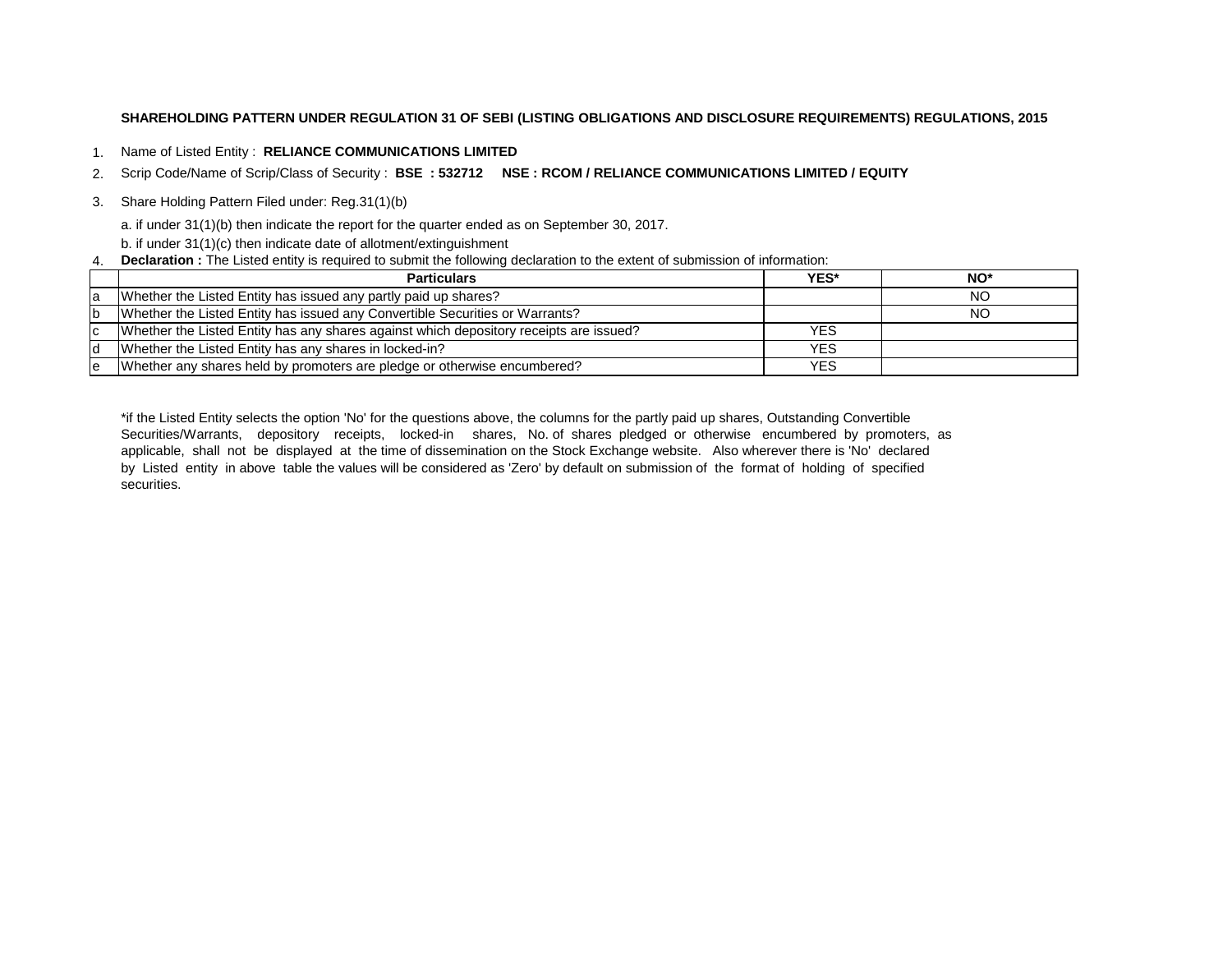# **Table I - Summary Statement holding of specified securities**

| Categ<br>ory | Category of<br>Shareholder                | No. of Share-<br>holders | No. of fully<br>paid up equity<br>shares held | paid-up<br>equity<br>shares held | No. of Partly No. of Shares<br>Underlying<br>Depository<br><b>Receipts</b> | Total Nos. of<br><b>Shares Held</b>             | as a % of total securities<br>no of shares<br>(Calculated as<br>per SCRR<br>1957) | Shareholding Number of Voting Rights held in each class of<br>No of Voting Rights<br><b>Total</b><br>as a %<br>$(A+B+$<br>C) |    |            | No. of Shares<br>Underlying<br>Outstanding<br>converttible<br>securities<br>(Includina<br><b>Warrants)</b> | Shareholding, as Number of Locked in Shares Number of Shares pledged<br>1% assuming full<br>conversion of<br>convertible<br>Securities (as a<br>percentage of<br>diluted share<br>capital) | No. (a)                                                       | As a % of total<br><b>Shares held</b><br>(b) | or otherwise encumbered<br>No. (a) | As a % of<br>total Shares<br>held (b) | <b>Number of equity</b><br>shares held in<br>dematerialized<br>form |            |
|--------------|-------------------------------------------|--------------------------|-----------------------------------------------|----------------------------------|----------------------------------------------------------------------------|-------------------------------------------------|-----------------------------------------------------------------------------------|------------------------------------------------------------------------------------------------------------------------------|----|------------|------------------------------------------------------------------------------------------------------------|--------------------------------------------------------------------------------------------------------------------------------------------------------------------------------------------|---------------------------------------------------------------|----------------------------------------------|------------------------------------|---------------------------------------|---------------------------------------------------------------------|------------|
|              |                                           |                          |                                               |                                  |                                                                            |                                                 |                                                                                   | Class: Equity Class:                                                                                                         | NΑ | Total      |                                                                                                            |                                                                                                                                                                                            |                                                               |                                              |                                    |                                       |                                                                     |            |
|              | (11)                                      | (III)                    | (IV)                                          | (V)                              | (VI)                                                                       | (VII) = $(IV) + (V) + (VIII)$ As a % of<br>(VI) | $(A+B+C2)$                                                                        |                                                                                                                              |    | (IX)       |                                                                                                            | (X)                                                                                                                                                                                        | $(XI) = (VII) + (X)$<br>As<br>%<br>$\mathbf{a}$<br>$(A+B+C2)$ |                                              | (XII)                              |                                       | (XIII)                                                              | (XIV)      |
| (A)          | Promoter<br>& Promoter<br>Group           | 13                       | 1464696844                                    |                                  |                                                                            | 1464696844                                      | 59.00                                                                             | 1464696844                                                                                                                   |    | 1464696844 | 58.85                                                                                                      |                                                                                                                                                                                            | 59.00                                                         | 86666667                                     | 5.92                               | 944879001                             | 64.51                                                               | 1464696844 |
| (B)          | Public                                    | 1613002                  | 996754247                                     |                                  |                                                                            | 996754247                                       | 40.15                                                                             | 996754247                                                                                                                    |    | 996754247  | 40.05                                                                                                      |                                                                                                                                                                                            | 40.15                                                         |                                              | 0.00                               | <b>NA</b>                             | <b>NA</b>                                                           | 961034587  |
| (C)          | Non<br>Promoter-Non<br>Public             |                          |                                               |                                  |                                                                            |                                                 |                                                                                   |                                                                                                                              |    |            |                                                                                                            |                                                                                                                                                                                            |                                                               |                                              |                                    |                                       |                                                                     |            |
| (C1)         | Shares underlying DRs                     |                          |                                               |                                  | 6249654                                                                    | 6249654                                         | <b>NA</b>                                                                         | 6249654                                                                                                                      |    | 6249654    | 0.25                                                                                                       |                                                                                                                                                                                            | <b>NA</b>                                                     |                                              | 0.00                               | <b>NA</b>                             | <b>NA</b>                                                           | 6249654    |
| (C2)         | held<br>Shares<br><b>Employees Trusts</b> |                          | 21279000                                      |                                  |                                                                            | 21279000                                        | 0.86                                                                              | 21279000                                                                                                                     |    | 21279000   | 0.85                                                                                                       |                                                                                                                                                                                            | 0.86                                                          |                                              | 0.00                               | <b>NA</b>                             | <b>NA</b>                                                           | 21279000   |
|              |                                           |                          |                                               |                                  |                                                                            |                                                 |                                                                                   |                                                                                                                              |    |            |                                                                                                            |                                                                                                                                                                                            |                                                               |                                              |                                    |                                       |                                                                     |            |
|              | Total:                                    | 1613017                  | 2482730091                                    |                                  | 6249654                                                                    | 2488979745                                      | 100.00                                                                            | 2488979745                                                                                                                   |    | 2488979745 | 100.00                                                                                                     |                                                                                                                                                                                            | 100.00                                                        | 86666667                                     | 3.48                               | 944879001                             | 37.96                                                               | 2453260085 |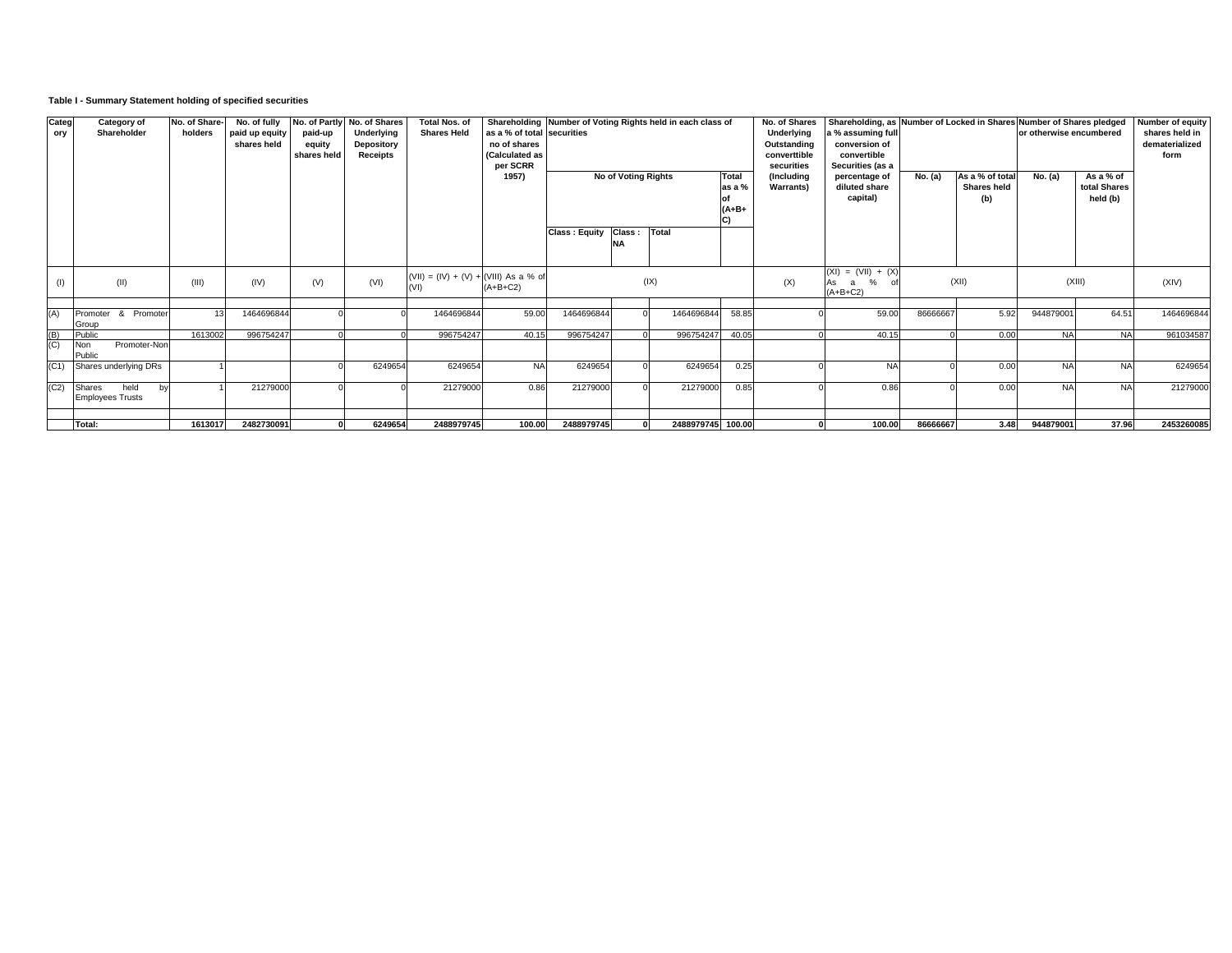#### **Table II - Statement showing shareholding pattern of the Promoter and Promoter Group**

|            | Category & Name of the<br>Shareholder                                                   | PAN  | No. of Share-<br>holders | No. of fully<br>paid up<br>equity shares shares held<br>held | up equity | Partly paid- Nos. of Shares<br>Underlying<br>Depository<br><b>Receipts</b> | Total No. of<br><b>Shares Held</b> | Shareholding %<br>Calculated as per<br><b>SCRR 1957)</b><br>As a % of (A+B+C2) | Number of Voting Rights held in each class of securities<br>Total as a % |                                                   |                      |       | No. of Shares<br>Underlying<br>Outstanding<br>converttible<br>securities<br>(Including | as a %<br>assuming full<br>conversion of<br>convertible<br>Securities (as |          |                                       | Shareholding, Number of Locked in Shares Number of Shares pledged or<br>otherwise encumbered |                                       | Number of equity shares<br>held in dematerialized form |       |
|------------|-----------------------------------------------------------------------------------------|------|--------------------------|--------------------------------------------------------------|-----------|----------------------------------------------------------------------------|------------------------------------|--------------------------------------------------------------------------------|--------------------------------------------------------------------------|---------------------------------------------------|----------------------|-------|----------------------------------------------------------------------------------------|---------------------------------------------------------------------------|----------|---------------------------------------|----------------------------------------------------------------------------------------------|---------------------------------------|--------------------------------------------------------|-------|
|            |                                                                                         |      |                          |                                                              |           |                                                                            |                                    |                                                                                |                                                                          | No. of Voting Rights<br>of Total<br>voting rights |                      |       | <b>Warrants)</b>                                                                       | percentage of<br>diluted share<br>capital)                                | No. (a)  | As a % of total<br>Shares held<br>(b) | No. (a)                                                                                      | As a % of total<br>Shares held<br>(b) |                                                        |       |
|            |                                                                                         |      |                          |                                                              |           |                                                                            |                                    |                                                                                | Class: Equity                                                            | Class: Total                                      |                      |       |                                                                                        |                                                                           |          |                                       |                                                                                              |                                       |                                                        |       |
|            | (1)                                                                                     | (II) | (III)                    | (IV)                                                         | (V)       | (VI)                                                                       | $(VII) = (IV+V+VI)$                | (VIII)                                                                         |                                                                          | (IX)                                              |                      |       |                                                                                        | $(XI) = (VII) + (X)$<br>(X)<br>As a %<br>$(A+B+C2)$                       |          | (XII)                                 |                                                                                              | (XIII)                                |                                                        | (XIV) |
| (1)<br>(a) | Indian<br>ndividuals/Hindu undivided Family                                             |      |                          |                                                              |           |                                                                            |                                    |                                                                                |                                                                          |                                                   |                      |       |                                                                                        |                                                                           |          |                                       |                                                                                              |                                       |                                                        |       |
|            |                                                                                         |      |                          |                                                              |           |                                                                            |                                    |                                                                                |                                                                          |                                                   |                      |       |                                                                                        |                                                                           |          |                                       |                                                                                              |                                       |                                                        |       |
|            | Anil D. Ambani                                                                          |      |                          | 1859171                                                      |           |                                                                            | 1859171                            | 0.07                                                                           | 1859171                                                                  |                                                   | 1859171              | 0.07  |                                                                                        | 0.07                                                                      |          |                                       |                                                                                              |                                       | 1859171                                                |       |
|            | Jai Anshul A Ambani                                                                     |      |                          | 100                                                          |           |                                                                            | 100                                | 0.00                                                                           | 100                                                                      |                                                   | 100                  | 0.00  |                                                                                        | 0.00                                                                      |          |                                       |                                                                                              |                                       | 100                                                    |       |
|            | Jaianmol A. Ambani                                                                      |      |                          | 1669759                                                      |           |                                                                            | 1669759                            | 0.07                                                                           | 1669759                                                                  |                                                   | 1669759              | 0.07  |                                                                                        | 0.07                                                                      |          |                                       |                                                                                              |                                       | 1669759                                                |       |
|            | Kokila D Ambani                                                                         |      |                          | 4665847                                                      |           |                                                                            | 4665847                            | 0.19                                                                           | 4665847                                                                  |                                                   | 4665847              | 0.19  |                                                                                        | 0.19                                                                      |          |                                       |                                                                                              |                                       | 4665847                                                |       |
|            | Tina A Ambani                                                                           |      |                          | 1650832                                                      |           |                                                                            | 1650832                            | 0.07                                                                           | 1650832                                                                  |                                                   | 1650832              | 0.07  |                                                                                        | 0.07                                                                      |          |                                       |                                                                                              |                                       | 1650832                                                |       |
| (b)        | <b>State</b><br>Government/<br>Central<br>Government(s)                                 |      |                          |                                                              |           |                                                                            |                                    | 0.00                                                                           |                                                                          |                                                   |                      | 0.00  |                                                                                        | 0.00                                                                      |          |                                       |                                                                                              |                                       |                                                        |       |
| (c)        | <b>Financial Institutions/Banks</b>                                                     |      |                          |                                                              |           |                                                                            |                                    | 0.00                                                                           |                                                                          |                                                   |                      | 0.00  |                                                                                        | 0.00                                                                      |          |                                       |                                                                                              |                                       |                                                        |       |
| (d)        | Any Other                                                                               |      |                          |                                                              |           |                                                                            |                                    |                                                                                |                                                                          |                                                   |                      |       |                                                                                        |                                                                           |          |                                       |                                                                                              |                                       |                                                        |       |
|            | Reliance Capital Limited                                                                |      |                          | 2969529                                                      |           |                                                                            | 2969529                            | 1.20                                                                           | 2969529                                                                  |                                                   | 2969529              | 1.19  |                                                                                        | 1.20                                                                      |          |                                       |                                                                                              |                                       | 29695295                                               |       |
|            | Reliance<br>Communications<br>Interprises Private Limited                               |      |                          | 723110172                                                    |           |                                                                            | 723110172                          | 29.13                                                                          | 723110172                                                                |                                                   | 723110172            | 29.05 |                                                                                        | 29.13                                                                     |          |                                       | 580000000                                                                                    | 80.21                                 | 723110172                                              |       |
|            | Reliance Innoventures Private Limited                                                   |      |                          | 12379001                                                     |           |                                                                            | 1237900                            | 0.50                                                                           | 12379001                                                                 |                                                   | 12379001             | 0.50  |                                                                                        | 0.50                                                                      |          |                                       | 1237900                                                                                      | 100.00                                | 12379001                                               |       |
|            | Reliance Ornatus Enterprises And<br>Ventures Private Limited                            |      |                          | 300000000                                                    |           |                                                                            | 300000000                          | 12.08                                                                          | 300000000                                                                |                                                   | 300000000            | 12.05 |                                                                                        | 12.08                                                                     |          |                                       | 52500000                                                                                     | 17.50                                 | 300000000                                              |       |
|            | Reliance Telecom Infrainvest Private<br>.imited                                         |      |                          | 86666667                                                     |           |                                                                            | 86666667                           | 3.49                                                                           | 86666667                                                                 |                                                   | 86666667             | 3.48  |                                                                                        | 3.49                                                                      | 86666667 | 100.00                                |                                                                                              |                                       | 86666667                                               |       |
|            | Reliance Wind Turbine Installators<br><b>Industries Private Limited</b>                 |      |                          | 300000000                                                    |           |                                                                            | 300000000                          | 12.08                                                                          | 300000000                                                                |                                                   | 300000000            | 12.05 |                                                                                        | 12.08                                                                     |          |                                       | 300000000                                                                                    | 100.00                                | 300000000                                              |       |
|            | Shreeji Comtrade LLP                                                                    |      |                          | 1500000                                                      |           |                                                                            | 1500000                            | 0.06                                                                           | 1500000                                                                  |                                                   | 1500000              | 0.06  |                                                                                        | 0.06                                                                      |          |                                       |                                                                                              |                                       | 1500000                                                |       |
|            | Shrikrishna Tradecom LLP                                                                |      |                          | 1500000                                                      |           |                                                                            | 1500000                            | 0.06                                                                           | 1500000                                                                  |                                                   | 1500000              | 0.06  |                                                                                        | 0.06                                                                      |          | $\Omega$                              |                                                                                              |                                       | 1500000                                                |       |
|            | Sub-Total (A)(1)                                                                        |      | 13                       | 1464696844                                                   |           |                                                                            | 1464696844                         | 59.00                                                                          | 1464696844                                                               |                                                   | 1464696844           | 58.85 |                                                                                        | 59.00                                                                     | 86666667 | 5.92                                  | 944879001                                                                                    | 64.51                                 | 1464696844                                             |       |
| (2)        | Foreign                                                                                 |      |                          |                                                              |           |                                                                            |                                    |                                                                                |                                                                          |                                                   |                      |       |                                                                                        |                                                                           |          |                                       |                                                                                              |                                       |                                                        |       |
| (a)        | Individuals<br>(Non-Residen<br>Individuals/ Foreign Individuals                         |      |                          |                                                              |           |                                                                            |                                    | 0.00                                                                           |                                                                          |                                                   |                      | 0.00  |                                                                                        | 0.00                                                                      |          | 0.00                                  |                                                                                              | 0.00                                  |                                                        |       |
| (b)        | Government                                                                              |      |                          |                                                              |           |                                                                            |                                    | 0.00                                                                           |                                                                          |                                                   |                      | 0.00  |                                                                                        | 0.00                                                                      |          | 0.00                                  |                                                                                              | 0.00                                  |                                                        |       |
| (c)        | <b>Institutions</b>                                                                     |      |                          |                                                              |           |                                                                            |                                    | 0.00                                                                           |                                                                          |                                                   |                      | 0.00  |                                                                                        | 0.00                                                                      |          | 0.00                                  |                                                                                              | 0.00                                  |                                                        |       |
|            |                                                                                         |      |                          |                                                              |           |                                                                            |                                    |                                                                                |                                                                          |                                                   |                      |       |                                                                                        |                                                                           |          |                                       |                                                                                              |                                       |                                                        |       |
| (d)        | Foreign Portfolio Investor                                                              |      |                          |                                                              |           |                                                                            |                                    | 0.00                                                                           |                                                                          |                                                   |                      | 0.00  |                                                                                        | 0.00                                                                      |          | 0.00                                  |                                                                                              | 0.00                                  | - 0                                                    |       |
| (e)        | Any Other                                                                               |      |                          |                                                              |           |                                                                            |                                    | 0.00                                                                           |                                                                          |                                                   |                      | 0.00  |                                                                                        | 0.00                                                                      |          | 0.00                                  |                                                                                              | 0.00                                  | $\Omega$                                               |       |
|            |                                                                                         |      |                          |                                                              |           |                                                                            |                                    |                                                                                |                                                                          |                                                   |                      |       |                                                                                        |                                                                           |          |                                       |                                                                                              |                                       |                                                        |       |
|            | Sub-Total (A)(2)                                                                        |      | $\Omega$                 |                                                              | $\Omega$  |                                                                            |                                    | 0.00                                                                           | n                                                                        |                                                   | $\Omega$<br>$\Omega$ | 0.00  |                                                                                        | 0.00                                                                      |          | 0.00                                  |                                                                                              | 0.00                                  | 0.00                                                   |       |
|            | <b>Total Shareholding of Promote</b><br>Promoter<br>Group<br>and<br>$(A)=(A)(1)+(A)(2)$ |      | 13                       | 1464696844                                                   |           |                                                                            | 1464696844                         | 59.00                                                                          | 1464696844                                                               |                                                   | 1464696844           | 58.85 |                                                                                        | 59.00                                                                     | 86666667 | 5.92                                  | 944879001                                                                                    | 64.51                                 | 1464696844                                             |       |

Details of shares which remain unclaimed may be given here alongwith details such as number of shareholders outstanding shares held in demat/ unclaimed suspense account, voting which are frozen etc.

#### **Note:**

1. PAN would not be displayed on website of stock Exchange(s).<br>2. The term "Encumbrance" has the same meaning as assigned under regulation 28(3) of SEBI (Substantial Acquisition of shares and Takeovers) Regulations, 2011.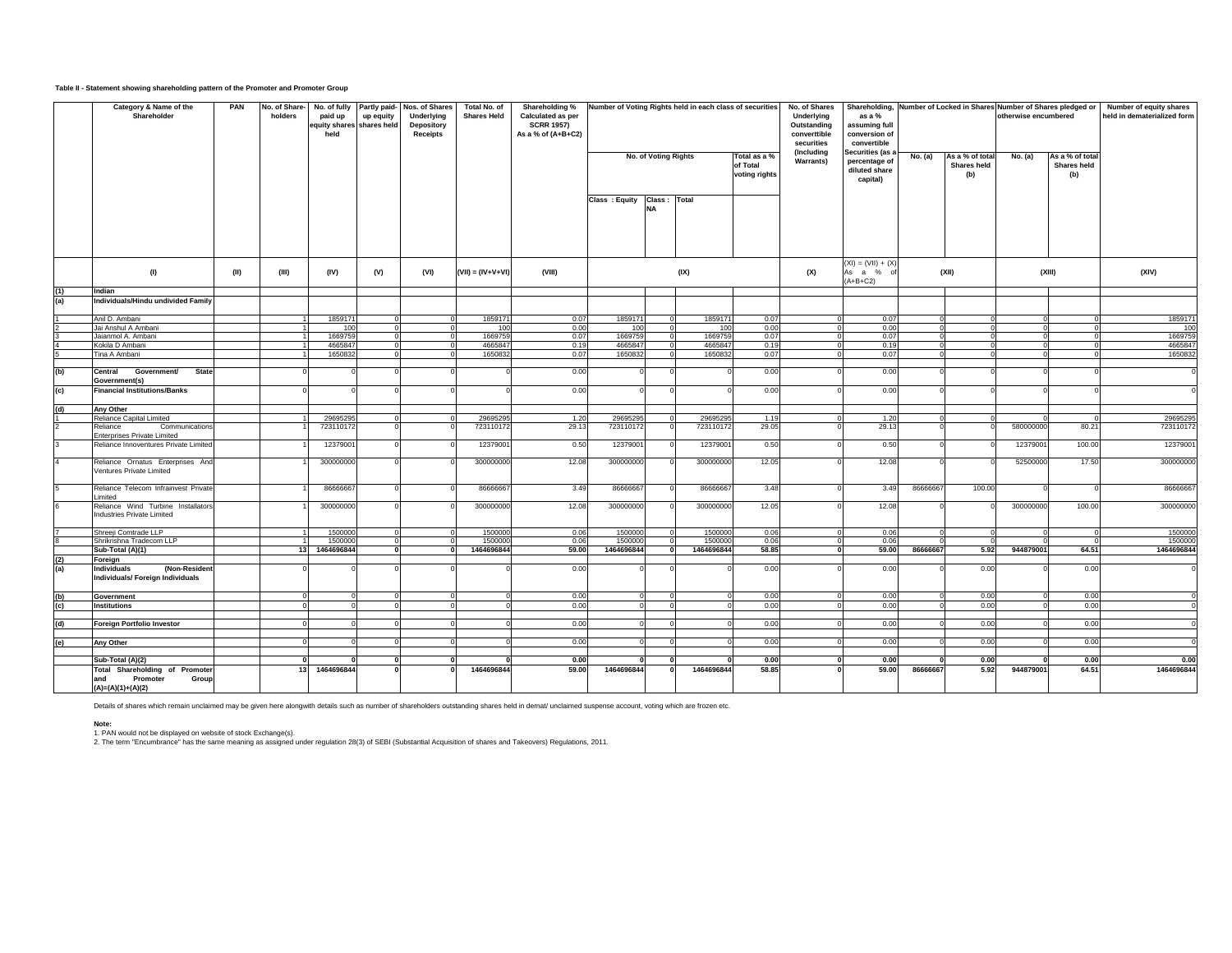### **Table III - Statement showing shareholding pattern of the Public shareholder**

| Category          | Category & Name of the Shareholder                                                   | PAN  | No. of<br>Share-<br>holders | No. of fully paid Partly paid-<br>up equity shares<br>held | up equity<br>shares<br>held | No. of<br><b>Shares</b><br><b>Underlying</b><br>Depository<br><b>Receipts</b> | Total No. of<br><b>Shares Held</b> | ng %<br>calculated<br>as per<br><b>SCRR 1957</b> | Shareholdi Number of Voting Rights held in each class of securities |                      |           |                          |                                | <b>Total</b><br><b>Jnderlying</b><br>a % assuming<br>full conversion<br>of convertible | Number of Locked in<br>Shareholding, as Shares (XII) |                    |                             | Number of Shares pledged or<br>otherwise encumbered (XIII) |           |  |
|-------------------|--------------------------------------------------------------------------------------|------|-----------------------------|------------------------------------------------------------|-----------------------------|-------------------------------------------------------------------------------|------------------------------------|--------------------------------------------------|---------------------------------------------------------------------|----------------------|-----------|--------------------------|--------------------------------|----------------------------------------------------------------------------------------|------------------------------------------------------|--------------------|-----------------------------|------------------------------------------------------------|-----------|--|
|                   |                                                                                      |      |                             |                                                            |                             |                                                                               |                                    | As a % of<br>$(A+B+C2)$                          |                                                                     | No. of Voting Rights |           | Total as a<br>% of Total | :onverttibl<br>e               | Securities (as a<br>percentage of                                                      | No. (a)                                              | As a % of<br>total | No. (Not<br>applicable) (a) | As a % of total<br><b>Shares held</b>                      |           |  |
|                   |                                                                                      |      |                             |                                                            |                             |                                                                               |                                    |                                                  | <b>Class: Equity</b>                                                | Class: NA Total      |           | votina                   | securities                     | diluted share                                                                          |                                                      | <b>Shares</b>      |                             | (not applicable)                                           |           |  |
|                   |                                                                                      |      |                             |                                                            |                             |                                                                               |                                    |                                                  |                                                                     |                      |           | rights                   | (Including<br><b>Warrants)</b> | capital)                                                                               |                                                      | held (b)           |                             | (b)                                                        |           |  |
|                   | (1)                                                                                  | (II) | (III)                       | (IV)                                                       | (V)                         | (VI)                                                                          | (VII)<br>(IV+V+VI)                 | (VIII)                                           |                                                                     | (IX)                 |           |                          | (X)                            | $(XI) = (VII) + (X)$<br>As a<br>% of<br>$(A+B+C2)$                                     |                                                      | (XII)              | (XIII)                      |                                                            | (XIV)     |  |
| (1)               | <b>Institutions</b>                                                                  |      |                             |                                                            |                             |                                                                               |                                    |                                                  |                                                                     |                      |           |                          |                                |                                                                                        |                                                      |                    |                             |                                                            |           |  |
| (a)               | <b>Mutual Funds</b>                                                                  |      | 146                         | 59991559                                                   |                             |                                                                               | 5999155                            | 2.42                                             | 59991559                                                            |                      | 5999155   | 2.41                     |                                | 2.42                                                                                   |                                                      | 0.00               | <b>NA</b>                   | <b>NA</b>                                                  | 59613828  |  |
|                   | RELIANCE CAPITAL TRUSTEE CO. LTD                                                     |      |                             | 27868494                                                   |                             |                                                                               | 27868494                           | 1.12                                             | 27868494                                                            |                      | 27868494  | 1.12                     |                                | 1.12                                                                                   |                                                      | 0.00               | <b>NA</b>                   | <b>NA</b>                                                  | 27868494  |  |
| <u>ම ප</u>        | <b>Venture Capital Funds</b>                                                         |      |                             |                                                            |                             |                                                                               |                                    | 0.00                                             |                                                                     |                      |           | 0.00                     |                                | 0.00                                                                                   |                                                      | 0.00               | <b>NA</b>                   | <b>NA</b>                                                  |           |  |
|                   | <b>Alternate Investment Funds</b>                                                    |      |                             |                                                            |                             |                                                                               |                                    | 0.00                                             |                                                                     |                      |           | 0.00                     |                                | 0.00                                                                                   |                                                      | 0.00               | <b>NA</b>                   | <b>NA</b>                                                  |           |  |
|                   | <b>Foreign Venture Capital Investors</b>                                             |      |                             |                                                            |                             |                                                                               |                                    | 0.00                                             |                                                                     |                      |           | 0.0                      |                                | 0.00                                                                                   |                                                      | 0.00               | <b>NA</b>                   | <b>NA</b>                                                  |           |  |
|                   | <b>Foreign Portfolio Investors</b>                                                   |      | 145                         | 244405230                                                  |                             |                                                                               | 24440523                           | 9.84                                             | 244405230                                                           |                      | 24440523  | 9.82                     |                                | 9.84                                                                                   |                                                      | 0.00               | <b>NA</b>                   | <b>NA</b>                                                  | 244405230 |  |
|                   | CLSA GLOBAL MARKETS PTE. LTD.                                                        |      |                             | 4228500                                                    |                             |                                                                               | 4228500                            | 1.70                                             | 4228500                                                             |                      | 4228500   | 1.70                     |                                | 1.70                                                                                   |                                                      | 0.00               | <b>NA</b>                   | <b>NA</b>                                                  | 4228500   |  |
| (f)<br>(g)        | <b>Financial Institutions/Banks</b>                                                  |      | 325                         | 770890                                                     |                             |                                                                               | 770890                             | 0.31                                             | 770890                                                              |                      | 770890    | 0.31                     |                                | 0.31                                                                                   |                                                      | 0.00               | <b>NA</b>                   | <b>NA</b>                                                  | 7605459   |  |
|                   | <b>Insurance Companies</b>                                                           |      | 37                          | 176268422                                                  |                             |                                                                               | 17626842                           | 7.10                                             | 176268422                                                           |                      | 17626842  | 7.08                     | $\Omega$                       | 7.10                                                                                   |                                                      | 0.00               | <b>NA</b>                   | <b>NA</b>                                                  | 176262693 |  |
|                   | Life Insurance Corporation of India                                                  |      | 27                          | 16468819                                                   |                             |                                                                               | 16468819                           | 6.63                                             | 164688199                                                           |                      | 16468819  | 6.62                     |                                | 6.63                                                                                   |                                                      | 0.00               | <b>NA</b>                   | <b>NA</b>                                                  | 16468819  |  |
| (h)<br>(i)        | Provident Funds/Pension Funds                                                        |      |                             |                                                            |                             |                                                                               |                                    | 0.00                                             |                                                                     |                      |           | 0.00                     |                                | 0.00                                                                                   |                                                      | 0.00               | <b>NA</b>                   | <b>NA</b>                                                  |           |  |
|                   | <b>Anv Other</b>                                                                     |      |                             |                                                            |                             |                                                                               |                                    | 0.00                                             |                                                                     |                      |           | 0.00                     |                                | 0.00                                                                                   |                                                      | 0.00               | <b>NA</b>                   | <b>NA</b>                                                  |           |  |
|                   | (1) Foreign Institutional Investors (FII)                                            |      | 253                         | 530802                                                     |                             |                                                                               | 530802                             | 0.21                                             | 5308029                                                             |                      | 530802    | 0.21                     |                                | 0.21                                                                                   |                                                      | 0.00               | <b>NA</b>                   | <b>NA</b>                                                  | 5191458   |  |
|                   | Sub Total (B)(1)                                                                     |      | 906                         | 493682141                                                  |                             |                                                                               | 493682141                          | 19.88                                            | 493682141                                                           |                      | 493682141 | 19.83                    |                                | 19.88                                                                                  | 0.00                                                 | 0.00               | <b>NA</b>                   | <b>NA</b>                                                  | 493078668 |  |
| (2)               | Central Government/State Government(s)/President<br>of India                         |      | 76                          | 1219357                                                    |                             |                                                                               | 121935                             | 0.05                                             | 1219357                                                             |                      | 1219357   | 0.05                     |                                | 0.05                                                                                   |                                                      | 0.00               | <b>NA</b>                   | <b>NA</b>                                                  | 416212    |  |
|                   | Sub Total (B)(2)                                                                     |      | 76                          | 1219357                                                    |                             |                                                                               | 1219357                            | 0.05                                             | 1219357                                                             |                      | 1219357   | 0.05                     |                                | 0.05                                                                                   |                                                      |                    | <b>NA</b>                   | <b>NA</b>                                                  | 416212    |  |
|                   | <b>Non-Institutions</b>                                                              |      |                             |                                                            |                             |                                                                               |                                    |                                                  |                                                                     |                      |           |                          |                                |                                                                                        |                                                      |                    |                             |                                                            |           |  |
| $\frac{(3)}{(a)}$ | i.Individual shareholders holding nominal share<br>capital up to Rs.2 lakhs          |      | 1590579                     | 320069373                                                  |                             |                                                                               | 32006937                           | 12.89                                            | 320069373                                                           |                      | 32006937  | 12.86                    |                                | 12.89                                                                                  |                                                      | 0.00               | <b>NA</b>                   | <b>NA</b>                                                  | 288525161 |  |
|                   | ii.Individual shareholders holding nominal share<br>capital in excess of Rs. 2 Lakhs |      | 489                         | 54302841                                                   |                             |                                                                               | 5430284                            | 2.19                                             | 54302841                                                            |                      | 5430284   | 2.18                     |                                | 2.19                                                                                   |                                                      | 0.00               | <b>NA</b>                   | <b>NA</b>                                                  | 54302841  |  |
|                   | <b>NBFCs Registered with RBI</b>                                                     |      |                             |                                                            |                             |                                                                               |                                    | 0.00                                             |                                                                     |                      |           | 0.00                     |                                | 0.00                                                                                   |                                                      | 0.00               | <b>NA</b>                   | <b>NA</b>                                                  |           |  |
|                   | <b>Employee Trusts</b>                                                               |      |                             |                                                            |                             |                                                                               |                                    | 0.00                                             |                                                                     |                      |           | 0.00                     |                                | 0.00                                                                                   |                                                      | 0.00               | <b>NA</b>                   | <b>NA</b>                                                  |           |  |
| (c)<br>(C)        | Overseas Depositories (Holding DRs)(Balancing                                        |      |                             |                                                            |                             |                                                                               |                                    | 0.00                                             |                                                                     |                      |           | 0.0                      |                                | 0.00                                                                                   |                                                      | 0.00               | <b>NA</b>                   | <b>NA</b>                                                  |           |  |
|                   | figure)                                                                              |      |                             |                                                            |                             |                                                                               |                                    |                                                  |                                                                     |                      |           |                          |                                |                                                                                        |                                                      |                    |                             |                                                            |           |  |
| (e)               | Anv Other)                                                                           |      |                             |                                                            |                             |                                                                               |                                    |                                                  |                                                                     |                      |           |                          |                                |                                                                                        |                                                      |                    |                             |                                                            |           |  |
|                   | <b>TRUSTS</b>                                                                        |      |                             |                                                            |                             |                                                                               |                                    | 0.00                                             |                                                                     |                      |           | 0.00                     |                                | 0.00                                                                                   |                                                      | 0.00               | <b>NA</b>                   | <b>NA</b>                                                  |           |  |
|                   | <b>VON RESIDENT INDIANS</b><br><b>CLEARING MEMBERS</b>                               |      | 15196                       | 38624846                                                   |                             |                                                                               | 38624846                           | 1.56<br>0.00                                     | 38624846                                                            | $\Omega$             | 38624846  | 1.55<br>0.00             | $\Omega$                       | 1.56                                                                                   |                                                      | 0.00<br>0.00       | <b>NA</b><br><b>NA</b>      | <b>NA</b><br><b>NA</b>                                     | 36351473  |  |
|                   | <b>BODIES CORPORATES</b>                                                             |      |                             |                                                            |                             |                                                                               |                                    |                                                  |                                                                     |                      |           |                          |                                | 0.00                                                                                   |                                                      |                    |                             |                                                            |           |  |
|                   | <b>DOMESTIC</b>                                                                      |      | 5729                        | 88730751                                                   |                             |                                                                               | 8873075                            | 3.57                                             | 88730751                                                            |                      | 8873075   | 3.56                     |                                | 3.57                                                                                   |                                                      | 0.00               | <b>NA</b>                   | <b>NA</b>                                                  | 88266959  |  |
|                   | <b>OVERSEAS</b>                                                                      |      |                             | 124938                                                     |                             |                                                                               | 124938                             | 0.01                                             | 124938                                                              |                      | 12493     | 0.01                     |                                | 0.01                                                                                   |                                                      | 0.00               | <b>NA</b>                   | <b>NA</b>                                                  | 93273     |  |
|                   | Sub Total (B)(3)                                                                     |      | 1612020                     | 501852749                                                  |                             |                                                                               | 501852749                          | 20.21                                            | 501852749                                                           |                      | 501852749 | 20.16                    |                                | 20.21                                                                                  |                                                      |                    | <b>NA</b>                   | <b>NA</b>                                                  | 467539707 |  |
|                   | Total Public Shareholding (B) = $(B)(1)+(B)(2)+(B)(3)$                               |      | 1613002                     | 996754247                                                  |                             |                                                                               | 996754247                          | 40.15                                            | 996754247                                                           |                      | 996754247 | 40.05                    |                                | 40.15                                                                                  |                                                      |                    | <b>NA</b>                   | <b>NA</b>                                                  | 961034587 |  |

Details of the shareholders acting as person in concert including their Shareholding (No. and %) : **NA**

Details of shares which remain unclaimed may be given here along with details such as number of shareholders, outstanding shares held in dennal/ unclaimed suspense account, voting rights which are frozen etc. ∴ 108031 No.

Note: (1) PAN would not be displayed on website of stock exchange(s)<br>(2) The above format needs to be disclosed along with the name of following persons:<br>Institutions/ Non Institutions holding more than 1% of total number